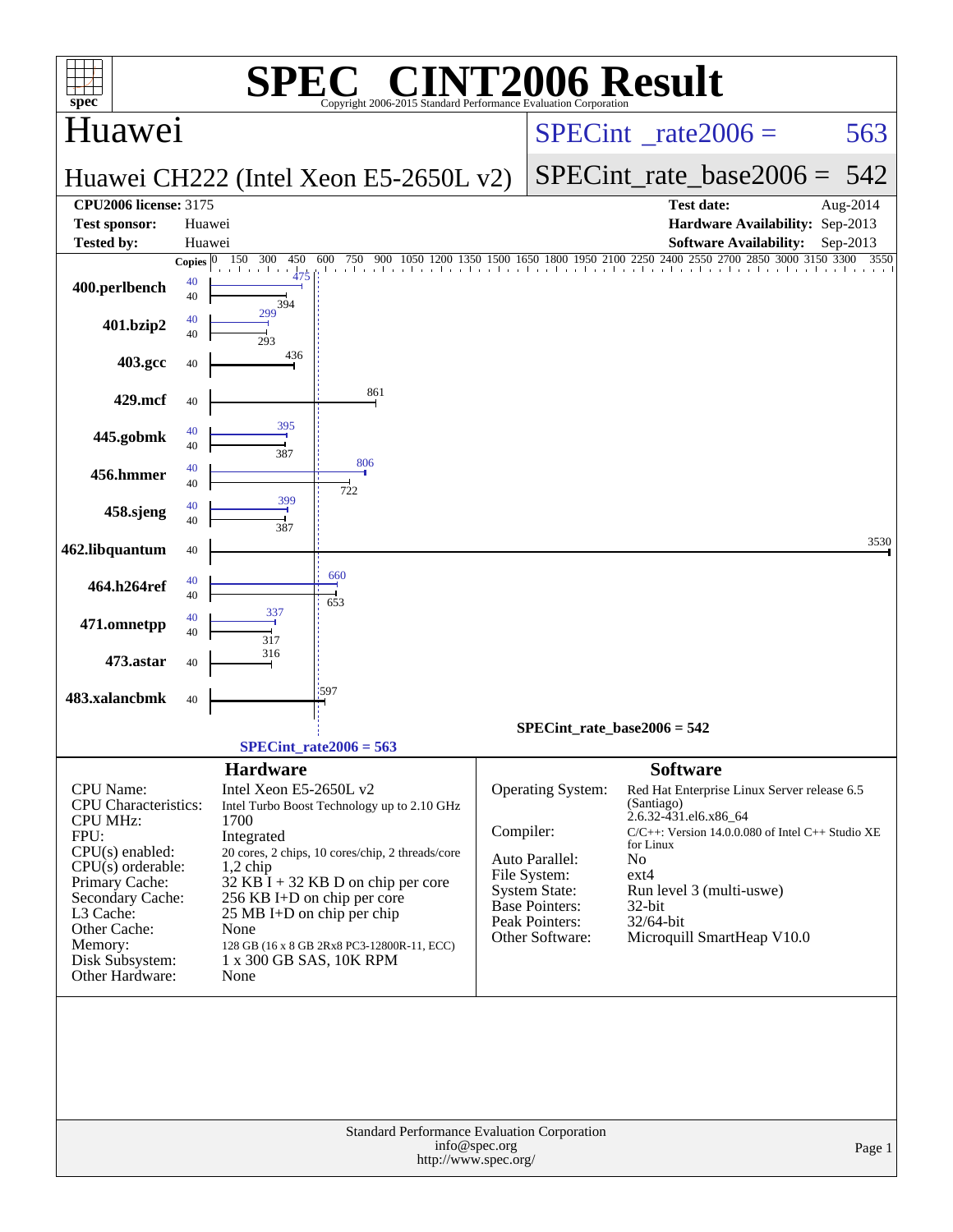

#### Huawei

#### SPECint rate $2006 = 563$

Huawei CH222 (Intel Xeon E5-2650L v2)

[SPECint\\_rate\\_base2006 =](http://www.spec.org/auto/cpu2006/Docs/result-fields.html#SPECintratebase2006)  $542$ 

#### **[CPU2006 license:](http://www.spec.org/auto/cpu2006/Docs/result-fields.html#CPU2006license)** 3175 **[Test date:](http://www.spec.org/auto/cpu2006/Docs/result-fields.html#Testdate)** Aug-2014

**[Test sponsor:](http://www.spec.org/auto/cpu2006/Docs/result-fields.html#Testsponsor)** Huawei **[Hardware Availability:](http://www.spec.org/auto/cpu2006/Docs/result-fields.html#HardwareAvailability)** Sep-2013 **[Tested by:](http://www.spec.org/auto/cpu2006/Docs/result-fields.html#Testedby)** Huawei **[Software Availability:](http://www.spec.org/auto/cpu2006/Docs/result-fields.html#SoftwareAvailability)** Sep-2013

#### **[Results Table](http://www.spec.org/auto/cpu2006/Docs/result-fields.html#ResultsTable)**

|                                                                                                          | <b>Base</b>   |                |       |                |       | <b>Peak</b>    |       |               |                |              |                |              |                |              |
|----------------------------------------------------------------------------------------------------------|---------------|----------------|-------|----------------|-------|----------------|-------|---------------|----------------|--------------|----------------|--------------|----------------|--------------|
| <b>Benchmark</b>                                                                                         | <b>Copies</b> | <b>Seconds</b> | Ratio | <b>Seconds</b> | Ratio | <b>Seconds</b> | Ratio | <b>Copies</b> | <b>Seconds</b> | <b>Ratio</b> | <b>Seconds</b> | <b>Ratio</b> | <b>Seconds</b> | <b>Ratio</b> |
| 400.perlbench                                                                                            | 40            | 993            | 394   | 995            | 393   | 992            | 394   | 40            | 823            | 475          | 820            | 477          | 823            | 475          |
| 401.bzip2                                                                                                | 40            | 1318           | 293   | 1317           | 293   | 1318           | 293   | 40            | 1293           | 299          | 1290           | 299          | 1289           | 300          |
| $403.\mathrm{gcc}$                                                                                       | 40            | 738            | 436   | 744            | 433   | 738            | 437   | 40            | 738            | 436          | 744            | 433          | 738            | 437          |
| $429$ .mcf                                                                                               | 40            | 423            | 861   | 424            | 861   | 423            | 862   | 40            | 423            | 861          | 424            | 861          | 423            | 862          |
| $445$ .gobmk                                                                                             | 40            | 1086           | 386   | 1085           | 387   | 1081           | 388   | 40            | 1063           | 395          | 1063           | 395          | 1048           | 401          |
| 456.hmmer                                                                                                | 40            | 517            | 722   | 517            | 722   | 517            | 721   | 40            | 462            | 807          | 463            | 806          | 467            | 800          |
| $458$ .sjeng                                                                                             | 40            | 1239           | 391   | 1252           | 387   | 1249           | 387   | 40            | 1205           | 402          | 1217           | 398          | 1213           | 399          |
| 462.libquantum                                                                                           | 40            | 235            | 3530  | 235            | 3530  | 234            | 3530  | 40            | 235            | 3530         | 235            | 3530         | 234            | 3530         |
| 464.h264ref                                                                                              | 40            | 1357           | 652   | 1356           | 653   | 1354           | 654   | 40            | 1340           | 660          | 1342           | 660          | 1340           | 661          |
| 471.omnetpp                                                                                              | 40            | 788            | 317   | 788            | 317   | 789            | 317   | 40            | 739            | 338          | 745            | 336          | 742            | 337          |
| 473.astar                                                                                                | 40            | 887            | 316   | 887            | 317   | 888            | 316   | 40            | 887            | 316          | 887            | 317          | 888            | 316          |
| 483.xalancbmk                                                                                            | 40            | 463            | 596   | 462            | 597   | 462            | 597   | 40            | 463            | 596          | 462            | 597          | 462            | 597          |
| Results appear in the order in which they were run. Bold underlined text indicates a median measurement. |               |                |       |                |       |                |       |               |                |              |                |              |                |              |

#### **[Submit Notes](http://www.spec.org/auto/cpu2006/Docs/result-fields.html#SubmitNotes)**

 The numactl mechanism was used to bind copies to processors. The config file option 'submit' was used to generate numactl commands to bind each copy to a specific processor. For details, please see the config file.

#### **[Operating System Notes](http://www.spec.org/auto/cpu2006/Docs/result-fields.html#OperatingSystemNotes)**

Stack size set to unlimited using "ulimit -s unlimited"

#### **[Platform Notes](http://www.spec.org/auto/cpu2006/Docs/result-fields.html#PlatformNotes)**

 BIOS configuration: Set Power Efficiency Mode to Custom Baseboard Management Controller used to adjust the fan speed to 100% Sysinfo program /spec/config/sysinfo.rev6818 \$Rev: 6818 \$ \$Date:: 2012-07-17 #\$ e86d102572650a6e4d596a3cee98f191 running on wbspeccpu Wed Aug 20 16:08:10 2014

 This section contains SUT (System Under Test) info as seen by some common utilities. To remove or add to this section, see: <http://www.spec.org/cpu2006/Docs/config.html#sysinfo>

 From /proc/cpuinfo model name : Intel(R) Xeon(R) CPU E5-2650L v2 @ 1.70GHz 2 "physical id"s (chips) 40 "processors" cores, siblings (Caution: counting these is hw and system dependent. The following excerpts from /proc/cpuinfo might not be reliable. Use with Continued on next page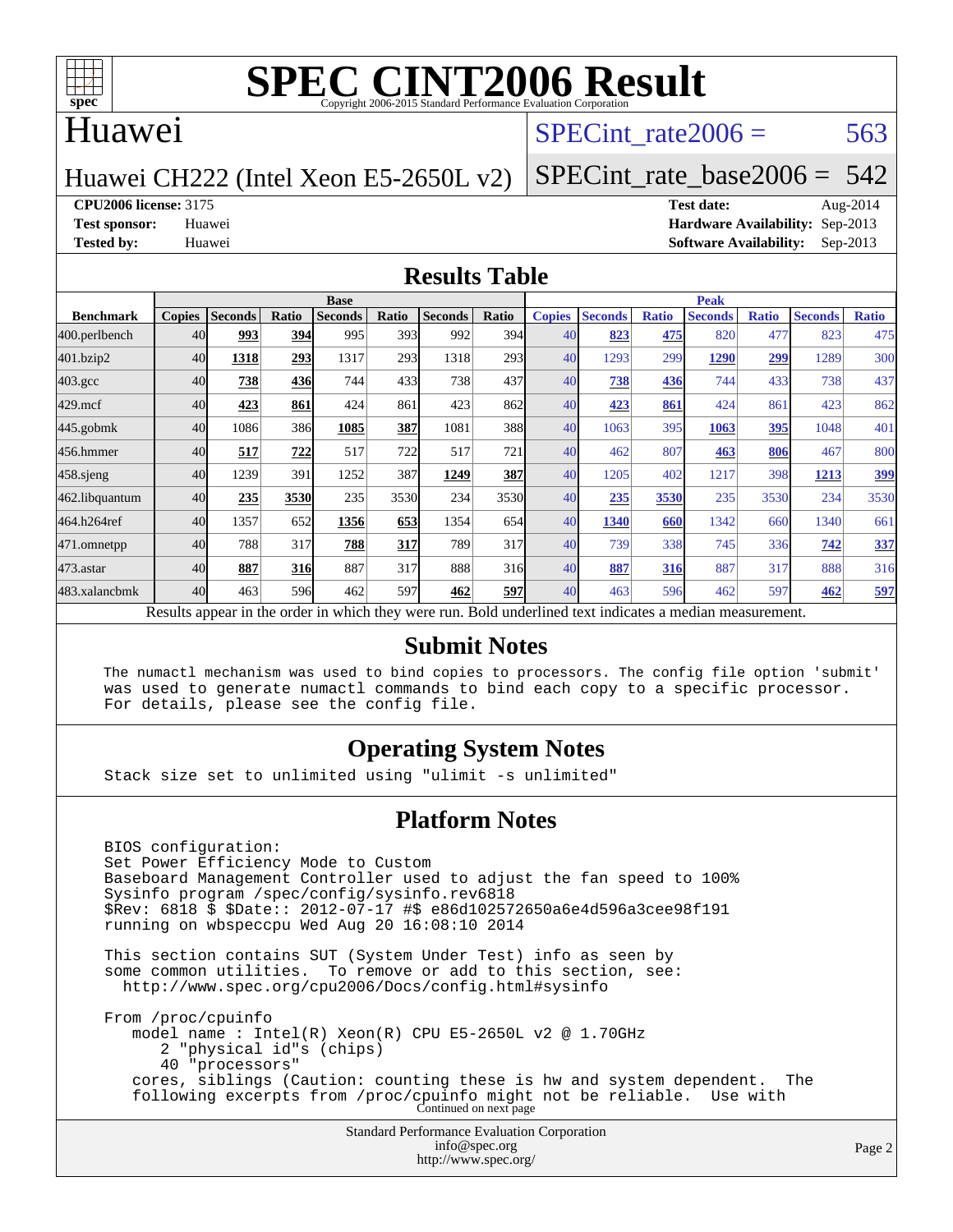

#### Huawei

SPECint rate $2006 = 563$ 

[SPECint\\_rate\\_base2006 =](http://www.spec.org/auto/cpu2006/Docs/result-fields.html#SPECintratebase2006) 542

#### Huawei CH222 (Intel Xeon E5-2650L v2)

**[CPU2006 license:](http://www.spec.org/auto/cpu2006/Docs/result-fields.html#CPU2006license)** 3175 **[Test date:](http://www.spec.org/auto/cpu2006/Docs/result-fields.html#Testdate)** Aug-2014 **[Test sponsor:](http://www.spec.org/auto/cpu2006/Docs/result-fields.html#Testsponsor)** Huawei **[Hardware Availability:](http://www.spec.org/auto/cpu2006/Docs/result-fields.html#HardwareAvailability)** Sep-2013 **[Tested by:](http://www.spec.org/auto/cpu2006/Docs/result-fields.html#Testedby)** Huawei **[Software Availability:](http://www.spec.org/auto/cpu2006/Docs/result-fields.html#SoftwareAvailability)** Sep-2013

#### **[Platform Notes \(Continued\)](http://www.spec.org/auto/cpu2006/Docs/result-fields.html#PlatformNotes)**

 caution.) cpu cores : 10 siblings : 20 physical 0: cores 0 1 2 3 4 8 9 10 11 12 physical 1: cores 0 1 2 3 4 8 9 10 11 12 cache size : 25600 KB From /proc/meminfo MemTotal: 132103760 kB HugePages\_Total: 0<br>Hugepagesize: 2048 kB Hugepagesize: /usr/bin/lsb\_release -d Red Hat Enterprise Linux Server release 6.5 (Santiago) From /etc/\*release\* /etc/\*version\* redhat-release: Red Hat Enterprise Linux Server release 6.5 (Santiago) system-release: Red Hat Enterprise Linux Server release 6.5 (Santiago) system-release-cpe: cpe:/o:redhat:enterprise\_linux:6server:ga:server uname -a: Linux wbspeccpu 2.6.32-431.el6.x86\_64 #1 SMP Sun Nov 10 22:19:54 EST 2013 x86\_64 x86\_64 x86\_64 GNU/Linux run-level 3 Aug 20 15:26 SPEC is set to: /spec Filesystem Type Size Used Avail Use% Mounted on<br>
/dev/sda1 ext4 270G 81G 175G 32% / 81G 175G 32% / Additional information from dmidecode: BIOS Insyde Corp. RMIBV629 05/12/2014 Memory: 16x Hynix HMT41GR7MFR8C-PB 8 GB 1600 MHz 2 rank 8x NO DIMM NO DIMM (End of data from sysinfo program) **[General Notes](http://www.spec.org/auto/cpu2006/Docs/result-fields.html#GeneralNotes)** Environment variables set by runspec before the start of the run: LD\_LIBRARY\_PATH = "/spec/libs/32:/spec/libs/64:/spec/sh"

 Binaries compiled on a system with 1x Core i7-860 CPU + 8GB memory using RedHat EL 6.4 Transparent Huge Pages enabled with: echo always > /sys/kernel/mm/redhat\_transparent\_hugepage/enabled Filesystem page cache cleared with: echo 1> /proc/sys/vm/drop\_caches runspec command invoked through numactl i.e.: numactl --interleave=all runspec <etc>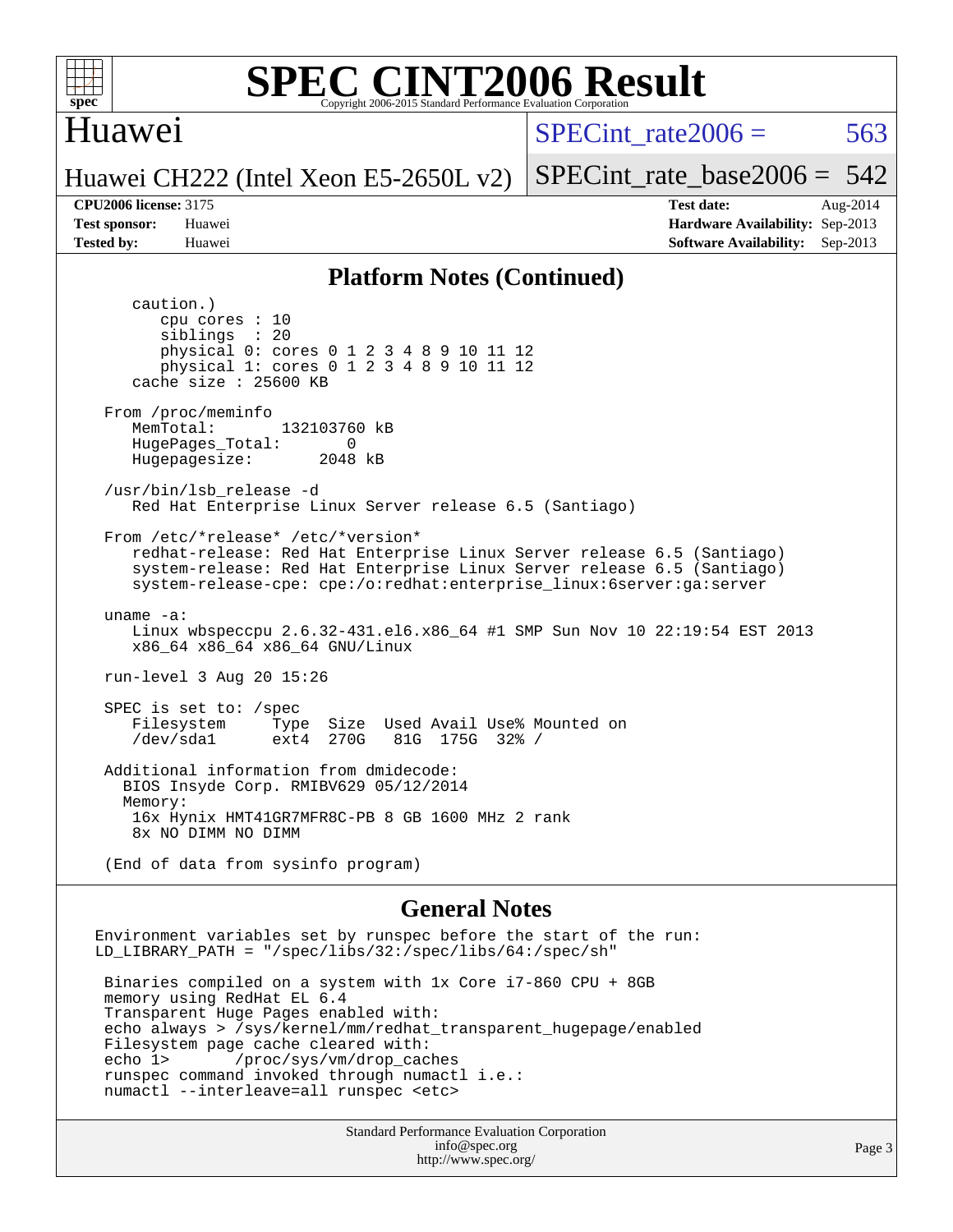

### Huawei

SPECint rate $2006 = 563$ 

Huawei CH222 (Intel Xeon E5-2650L v2)

**[CPU2006 license:](http://www.spec.org/auto/cpu2006/Docs/result-fields.html#CPU2006license)** 3175 **[Test date:](http://www.spec.org/auto/cpu2006/Docs/result-fields.html#Testdate)** Aug-2014

[SPECint\\_rate\\_base2006 =](http://www.spec.org/auto/cpu2006/Docs/result-fields.html#SPECintratebase2006)  $542$ 

**[Test sponsor:](http://www.spec.org/auto/cpu2006/Docs/result-fields.html#Testsponsor)** Huawei **[Hardware Availability:](http://www.spec.org/auto/cpu2006/Docs/result-fields.html#HardwareAvailability)** Sep-2013 **[Tested by:](http://www.spec.org/auto/cpu2006/Docs/result-fields.html#Testedby)** Huawei **[Software Availability:](http://www.spec.org/auto/cpu2006/Docs/result-fields.html#SoftwareAvailability)** Sep-2013

### **[Base Compiler Invocation](http://www.spec.org/auto/cpu2006/Docs/result-fields.html#BaseCompilerInvocation)**

[C benchmarks](http://www.spec.org/auto/cpu2006/Docs/result-fields.html#Cbenchmarks):  $\text{icc}$   $-\text{m32}$ 

[C++ benchmarks:](http://www.spec.org/auto/cpu2006/Docs/result-fields.html#CXXbenchmarks) [icpc -m32](http://www.spec.org/cpu2006/results/res2014q3/cpu2006-20140829-31087.flags.html#user_CXXbase_intel_icpc_4e5a5ef1a53fd332b3c49e69c3330699)

### **[Base Portability Flags](http://www.spec.org/auto/cpu2006/Docs/result-fields.html#BasePortabilityFlags)**

 400.perlbench: [-DSPEC\\_CPU\\_LINUX\\_IA32](http://www.spec.org/cpu2006/results/res2014q3/cpu2006-20140829-31087.flags.html#b400.perlbench_baseCPORTABILITY_DSPEC_CPU_LINUX_IA32) 462.libquantum: [-DSPEC\\_CPU\\_LINUX](http://www.spec.org/cpu2006/results/res2014q3/cpu2006-20140829-31087.flags.html#b462.libquantum_baseCPORTABILITY_DSPEC_CPU_LINUX) 483.xalancbmk: [-DSPEC\\_CPU\\_LINUX](http://www.spec.org/cpu2006/results/res2014q3/cpu2006-20140829-31087.flags.html#b483.xalancbmk_baseCXXPORTABILITY_DSPEC_CPU_LINUX)

### **[Base Optimization Flags](http://www.spec.org/auto/cpu2006/Docs/result-fields.html#BaseOptimizationFlags)**

[C benchmarks](http://www.spec.org/auto/cpu2006/Docs/result-fields.html#Cbenchmarks):

[-xSSE4.2](http://www.spec.org/cpu2006/results/res2014q3/cpu2006-20140829-31087.flags.html#user_CCbase_f-xSSE42_f91528193cf0b216347adb8b939d4107) [-ipo](http://www.spec.org/cpu2006/results/res2014q3/cpu2006-20140829-31087.flags.html#user_CCbase_f-ipo) [-O3](http://www.spec.org/cpu2006/results/res2014q3/cpu2006-20140829-31087.flags.html#user_CCbase_f-O3) [-no-prec-div](http://www.spec.org/cpu2006/results/res2014q3/cpu2006-20140829-31087.flags.html#user_CCbase_f-no-prec-div) [-opt-prefetch](http://www.spec.org/cpu2006/results/res2014q3/cpu2006-20140829-31087.flags.html#user_CCbase_f-opt-prefetch) [-opt-mem-layout-trans=3](http://www.spec.org/cpu2006/results/res2014q3/cpu2006-20140829-31087.flags.html#user_CCbase_f-opt-mem-layout-trans_a7b82ad4bd7abf52556d4961a2ae94d5)

[C++ benchmarks:](http://www.spec.org/auto/cpu2006/Docs/result-fields.html#CXXbenchmarks)

[-xSSE4.2](http://www.spec.org/cpu2006/results/res2014q3/cpu2006-20140829-31087.flags.html#user_CXXbase_f-xSSE42_f91528193cf0b216347adb8b939d4107) [-ipo](http://www.spec.org/cpu2006/results/res2014q3/cpu2006-20140829-31087.flags.html#user_CXXbase_f-ipo) [-O3](http://www.spec.org/cpu2006/results/res2014q3/cpu2006-20140829-31087.flags.html#user_CXXbase_f-O3) [-no-prec-div](http://www.spec.org/cpu2006/results/res2014q3/cpu2006-20140829-31087.flags.html#user_CXXbase_f-no-prec-div) [-opt-prefetch](http://www.spec.org/cpu2006/results/res2014q3/cpu2006-20140829-31087.flags.html#user_CXXbase_f-opt-prefetch) [-opt-mem-layout-trans=3](http://www.spec.org/cpu2006/results/res2014q3/cpu2006-20140829-31087.flags.html#user_CXXbase_f-opt-mem-layout-trans_a7b82ad4bd7abf52556d4961a2ae94d5) [-Wl,-z,muldefs](http://www.spec.org/cpu2006/results/res2014q3/cpu2006-20140829-31087.flags.html#user_CXXbase_link_force_multiple1_74079c344b956b9658436fd1b6dd3a8a) [-L/sh -lsmartheap](http://www.spec.org/cpu2006/results/res2014q3/cpu2006-20140829-31087.flags.html#user_CXXbase_SmartHeap_32f6c82aa1ed9c52345d30cf6e4a0499)

#### **[Base Other Flags](http://www.spec.org/auto/cpu2006/Docs/result-fields.html#BaseOtherFlags)**

[C benchmarks](http://www.spec.org/auto/cpu2006/Docs/result-fields.html#Cbenchmarks):

403.gcc: [-Dalloca=\\_alloca](http://www.spec.org/cpu2006/results/res2014q3/cpu2006-20140829-31087.flags.html#b403.gcc_baseEXTRA_CFLAGS_Dalloca_be3056838c12de2578596ca5467af7f3)

### **[Peak Compiler Invocation](http://www.spec.org/auto/cpu2006/Docs/result-fields.html#PeakCompilerInvocation)**

[C benchmarks \(except as noted below\)](http://www.spec.org/auto/cpu2006/Docs/result-fields.html#Cbenchmarksexceptasnotedbelow): [icc -m32](http://www.spec.org/cpu2006/results/res2014q3/cpu2006-20140829-31087.flags.html#user_CCpeak_intel_icc_5ff4a39e364c98233615fdd38438c6f2) 400.perlbench: [icc -m64](http://www.spec.org/cpu2006/results/res2014q3/cpu2006-20140829-31087.flags.html#user_peakCCLD400_perlbench_intel_icc_64bit_bda6cc9af1fdbb0edc3795bac97ada53) 401.bzip2: [icc -m64](http://www.spec.org/cpu2006/results/res2014q3/cpu2006-20140829-31087.flags.html#user_peakCCLD401_bzip2_intel_icc_64bit_bda6cc9af1fdbb0edc3795bac97ada53)

456.hmmer: [icc -m64](http://www.spec.org/cpu2006/results/res2014q3/cpu2006-20140829-31087.flags.html#user_peakCCLD456_hmmer_intel_icc_64bit_bda6cc9af1fdbb0edc3795bac97ada53)

458.sjeng: [icc -m64](http://www.spec.org/cpu2006/results/res2014q3/cpu2006-20140829-31087.flags.html#user_peakCCLD458_sjeng_intel_icc_64bit_bda6cc9af1fdbb0edc3795bac97ada53)

```
C++ benchmarks: 
    icpc -m32
```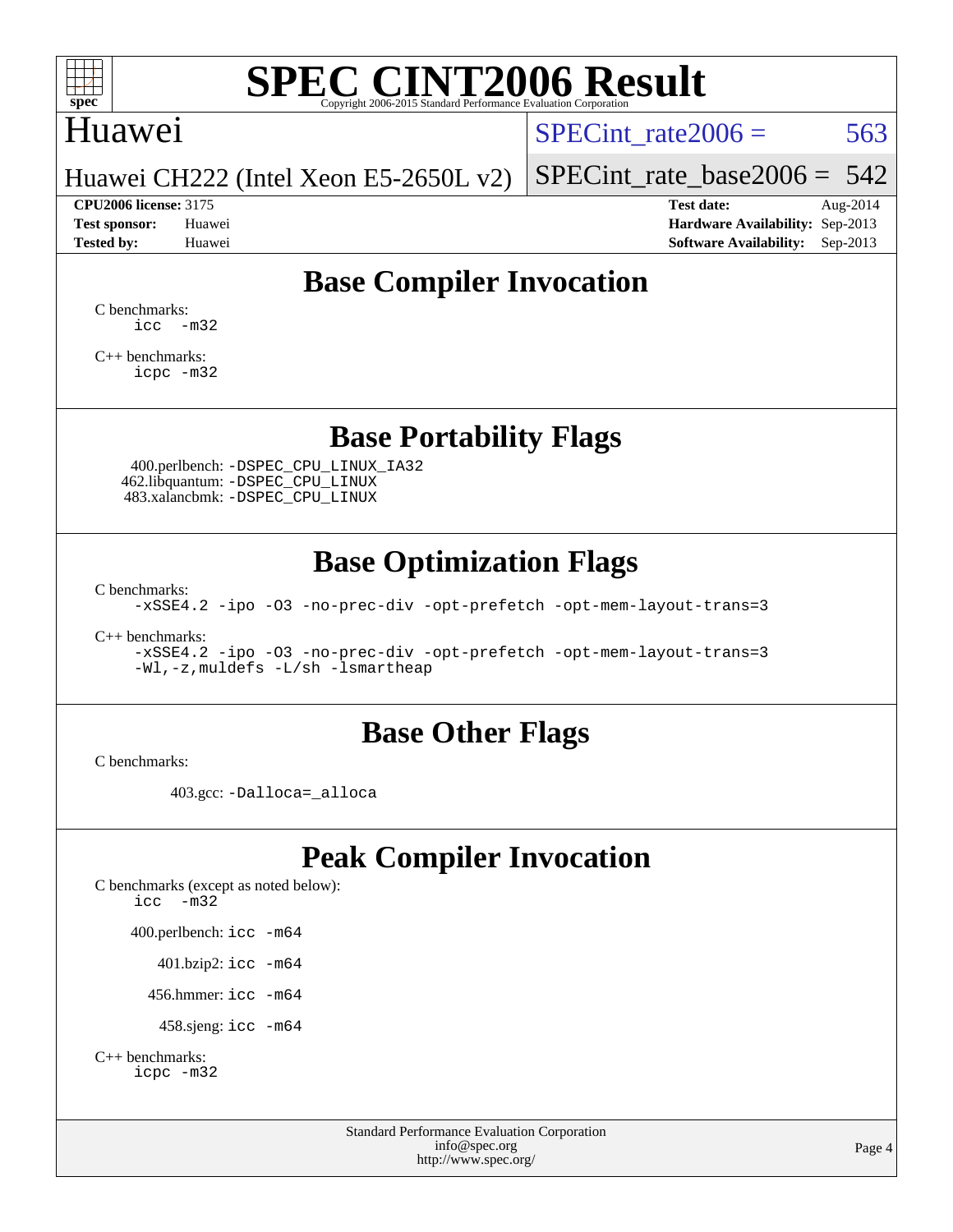

#### Huawei

SPECint rate $2006 = 563$ 

Huawei CH222 (Intel Xeon E5-2650L v2)

[SPECint\\_rate\\_base2006 =](http://www.spec.org/auto/cpu2006/Docs/result-fields.html#SPECintratebase2006) 542

**[CPU2006 license:](http://www.spec.org/auto/cpu2006/Docs/result-fields.html#CPU2006license)** 3175 **[Test date:](http://www.spec.org/auto/cpu2006/Docs/result-fields.html#Testdate)** Aug-2014 **[Test sponsor:](http://www.spec.org/auto/cpu2006/Docs/result-fields.html#Testsponsor)** Huawei **[Hardware Availability:](http://www.spec.org/auto/cpu2006/Docs/result-fields.html#HardwareAvailability)** Sep-2013 **[Tested by:](http://www.spec.org/auto/cpu2006/Docs/result-fields.html#Testedby)** Huawei **[Software Availability:](http://www.spec.org/auto/cpu2006/Docs/result-fields.html#SoftwareAvailability)** Sep-2013

### **[Peak Portability Flags](http://www.spec.org/auto/cpu2006/Docs/result-fields.html#PeakPortabilityFlags)**

 400.perlbench: [-DSPEC\\_CPU\\_LP64](http://www.spec.org/cpu2006/results/res2014q3/cpu2006-20140829-31087.flags.html#b400.perlbench_peakCPORTABILITY_DSPEC_CPU_LP64) [-DSPEC\\_CPU\\_LINUX\\_X64](http://www.spec.org/cpu2006/results/res2014q3/cpu2006-20140829-31087.flags.html#b400.perlbench_peakCPORTABILITY_DSPEC_CPU_LINUX_X64) 401.bzip2: [-DSPEC\\_CPU\\_LP64](http://www.spec.org/cpu2006/results/res2014q3/cpu2006-20140829-31087.flags.html#suite_peakCPORTABILITY401_bzip2_DSPEC_CPU_LP64) 456.hmmer: [-DSPEC\\_CPU\\_LP64](http://www.spec.org/cpu2006/results/res2014q3/cpu2006-20140829-31087.flags.html#suite_peakCPORTABILITY456_hmmer_DSPEC_CPU_LP64) 458.sjeng: [-DSPEC\\_CPU\\_LP64](http://www.spec.org/cpu2006/results/res2014q3/cpu2006-20140829-31087.flags.html#suite_peakCPORTABILITY458_sjeng_DSPEC_CPU_LP64) 462.libquantum: [-DSPEC\\_CPU\\_LINUX](http://www.spec.org/cpu2006/results/res2014q3/cpu2006-20140829-31087.flags.html#b462.libquantum_peakCPORTABILITY_DSPEC_CPU_LINUX) 483.xalancbmk: [-DSPEC\\_CPU\\_LINUX](http://www.spec.org/cpu2006/results/res2014q3/cpu2006-20140829-31087.flags.html#b483.xalancbmk_peakCXXPORTABILITY_DSPEC_CPU_LINUX)

# **[Peak Optimization Flags](http://www.spec.org/auto/cpu2006/Docs/result-fields.html#PeakOptimizationFlags)**

[C benchmarks](http://www.spec.org/auto/cpu2006/Docs/result-fields.html#Cbenchmarks):

 400.perlbench: [-xSSE4.2](http://www.spec.org/cpu2006/results/res2014q3/cpu2006-20140829-31087.flags.html#user_peakPASS2_CFLAGSPASS2_LDCFLAGS400_perlbench_f-xSSE42_f91528193cf0b216347adb8b939d4107)(pass 2) [-prof-gen](http://www.spec.org/cpu2006/results/res2014q3/cpu2006-20140829-31087.flags.html#user_peakPASS1_CFLAGSPASS1_LDCFLAGS400_perlbench_prof_gen_e43856698f6ca7b7e442dfd80e94a8fc)(pass 1) [-ipo](http://www.spec.org/cpu2006/results/res2014q3/cpu2006-20140829-31087.flags.html#user_peakPASS2_CFLAGSPASS2_LDCFLAGS400_perlbench_f-ipo)(pass 2) [-O3](http://www.spec.org/cpu2006/results/res2014q3/cpu2006-20140829-31087.flags.html#user_peakPASS2_CFLAGSPASS2_LDCFLAGS400_perlbench_f-O3)(pass 2) [-no-prec-div](http://www.spec.org/cpu2006/results/res2014q3/cpu2006-20140829-31087.flags.html#user_peakPASS2_CFLAGSPASS2_LDCFLAGS400_perlbench_f-no-prec-div)(pass 2) [-prof-use](http://www.spec.org/cpu2006/results/res2014q3/cpu2006-20140829-31087.flags.html#user_peakPASS2_CFLAGSPASS2_LDCFLAGS400_perlbench_prof_use_bccf7792157ff70d64e32fe3e1250b55)(pass 2) [-auto-ilp32](http://www.spec.org/cpu2006/results/res2014q3/cpu2006-20140829-31087.flags.html#user_peakCOPTIMIZE400_perlbench_f-auto-ilp32)  $401.bzip2: -xSSE4.2(pass 2) -prof-qen(pass 1) -ipo(pass 2)$  $401.bzip2: -xSSE4.2(pass 2) -prof-qen(pass 1) -ipo(pass 2)$  $401.bzip2: -xSSE4.2(pass 2) -prof-qen(pass 1) -ipo(pass 2)$  $401.bzip2: -xSSE4.2(pass 2) -prof-qen(pass 1) -ipo(pass 2)$  $401.bzip2: -xSSE4.2(pass 2) -prof-qen(pass 1) -ipo(pass 2)$ [-O3](http://www.spec.org/cpu2006/results/res2014q3/cpu2006-20140829-31087.flags.html#user_peakPASS2_CFLAGSPASS2_LDCFLAGS401_bzip2_f-O3)(pass 2) [-no-prec-div](http://www.spec.org/cpu2006/results/res2014q3/cpu2006-20140829-31087.flags.html#user_peakPASS2_CFLAGSPASS2_LDCFLAGS401_bzip2_f-no-prec-div)(pass 2) [-prof-use](http://www.spec.org/cpu2006/results/res2014q3/cpu2006-20140829-31087.flags.html#user_peakPASS2_CFLAGSPASS2_LDCFLAGS401_bzip2_prof_use_bccf7792157ff70d64e32fe3e1250b55)(pass 2) [-opt-prefetch](http://www.spec.org/cpu2006/results/res2014q3/cpu2006-20140829-31087.flags.html#user_peakCOPTIMIZE401_bzip2_f-opt-prefetch) [-auto-ilp32](http://www.spec.org/cpu2006/results/res2014q3/cpu2006-20140829-31087.flags.html#user_peakCOPTIMIZE401_bzip2_f-auto-ilp32) [-ansi-alias](http://www.spec.org/cpu2006/results/res2014q3/cpu2006-20140829-31087.flags.html#user_peakCOPTIMIZE401_bzip2_f-ansi-alias)  $403.\text{sec: basepeak}$  = yes 429.mcf: basepeak = yes 445.gobmk: [-xSSE4.2](http://www.spec.org/cpu2006/results/res2014q3/cpu2006-20140829-31087.flags.html#user_peakPASS2_CFLAGSPASS2_LDCFLAGS445_gobmk_f-xSSE42_f91528193cf0b216347adb8b939d4107)(pass 2) [-prof-gen](http://www.spec.org/cpu2006/results/res2014q3/cpu2006-20140829-31087.flags.html#user_peakPASS1_CFLAGSPASS1_LDCFLAGS445_gobmk_prof_gen_e43856698f6ca7b7e442dfd80e94a8fc)(pass 1) [-prof-use](http://www.spec.org/cpu2006/results/res2014q3/cpu2006-20140829-31087.flags.html#user_peakPASS2_CFLAGSPASS2_LDCFLAGS445_gobmk_prof_use_bccf7792157ff70d64e32fe3e1250b55)(pass 2) [-ansi-alias](http://www.spec.org/cpu2006/results/res2014q3/cpu2006-20140829-31087.flags.html#user_peakCOPTIMIZE445_gobmk_f-ansi-alias) [-opt-mem-layout-trans=3](http://www.spec.org/cpu2006/results/res2014q3/cpu2006-20140829-31087.flags.html#user_peakCOPTIMIZE445_gobmk_f-opt-mem-layout-trans_a7b82ad4bd7abf52556d4961a2ae94d5) 456.hmmer: [-xSSE4.2](http://www.spec.org/cpu2006/results/res2014q3/cpu2006-20140829-31087.flags.html#user_peakCOPTIMIZE456_hmmer_f-xSSE42_f91528193cf0b216347adb8b939d4107) [-ipo](http://www.spec.org/cpu2006/results/res2014q3/cpu2006-20140829-31087.flags.html#user_peakCOPTIMIZE456_hmmer_f-ipo) [-O3](http://www.spec.org/cpu2006/results/res2014q3/cpu2006-20140829-31087.flags.html#user_peakCOPTIMIZE456_hmmer_f-O3) [-no-prec-div](http://www.spec.org/cpu2006/results/res2014q3/cpu2006-20140829-31087.flags.html#user_peakCOPTIMIZE456_hmmer_f-no-prec-div) [-unroll2](http://www.spec.org/cpu2006/results/res2014q3/cpu2006-20140829-31087.flags.html#user_peakCOPTIMIZE456_hmmer_f-unroll_784dae83bebfb236979b41d2422d7ec2) [-auto-ilp32](http://www.spec.org/cpu2006/results/res2014q3/cpu2006-20140829-31087.flags.html#user_peakCOPTIMIZE456_hmmer_f-auto-ilp32) 458.sjeng: [-xSSE4.2](http://www.spec.org/cpu2006/results/res2014q3/cpu2006-20140829-31087.flags.html#user_peakPASS2_CFLAGSPASS2_LDCFLAGS458_sjeng_f-xSSE42_f91528193cf0b216347adb8b939d4107)(pass 2) [-prof-gen](http://www.spec.org/cpu2006/results/res2014q3/cpu2006-20140829-31087.flags.html#user_peakPASS1_CFLAGSPASS1_LDCFLAGS458_sjeng_prof_gen_e43856698f6ca7b7e442dfd80e94a8fc)(pass 1) [-ipo](http://www.spec.org/cpu2006/results/res2014q3/cpu2006-20140829-31087.flags.html#user_peakPASS2_CFLAGSPASS2_LDCFLAGS458_sjeng_f-ipo)(pass 2) [-O3](http://www.spec.org/cpu2006/results/res2014q3/cpu2006-20140829-31087.flags.html#user_peakPASS2_CFLAGSPASS2_LDCFLAGS458_sjeng_f-O3)(pass 2) [-no-prec-div](http://www.spec.org/cpu2006/results/res2014q3/cpu2006-20140829-31087.flags.html#user_peakPASS2_CFLAGSPASS2_LDCFLAGS458_sjeng_f-no-prec-div)(pass 2) [-prof-use](http://www.spec.org/cpu2006/results/res2014q3/cpu2006-20140829-31087.flags.html#user_peakPASS2_CFLAGSPASS2_LDCFLAGS458_sjeng_prof_use_bccf7792157ff70d64e32fe3e1250b55)(pass 2) [-unroll4](http://www.spec.org/cpu2006/results/res2014q3/cpu2006-20140829-31087.flags.html#user_peakCOPTIMIZE458_sjeng_f-unroll_4e5e4ed65b7fd20bdcd365bec371b81f) [-auto-ilp32](http://www.spec.org/cpu2006/results/res2014q3/cpu2006-20140829-31087.flags.html#user_peakCOPTIMIZE458_sjeng_f-auto-ilp32)  $462$ .libquantum: basepeak = yes 464.h264ref: [-xSSE4.2](http://www.spec.org/cpu2006/results/res2014q3/cpu2006-20140829-31087.flags.html#user_peakPASS2_CFLAGSPASS2_LDCFLAGS464_h264ref_f-xSSE42_f91528193cf0b216347adb8b939d4107)(pass 2) [-prof-gen](http://www.spec.org/cpu2006/results/res2014q3/cpu2006-20140829-31087.flags.html#user_peakPASS1_CFLAGSPASS1_LDCFLAGS464_h264ref_prof_gen_e43856698f6ca7b7e442dfd80e94a8fc)(pass 1) [-ipo](http://www.spec.org/cpu2006/results/res2014q3/cpu2006-20140829-31087.flags.html#user_peakPASS2_CFLAGSPASS2_LDCFLAGS464_h264ref_f-ipo)(pass 2)

[-O3](http://www.spec.org/cpu2006/results/res2014q3/cpu2006-20140829-31087.flags.html#user_peakPASS2_CFLAGSPASS2_LDCFLAGS464_h264ref_f-O3)(pass 2) [-no-prec-div](http://www.spec.org/cpu2006/results/res2014q3/cpu2006-20140829-31087.flags.html#user_peakPASS2_CFLAGSPASS2_LDCFLAGS464_h264ref_f-no-prec-div)(pass 2) [-prof-use](http://www.spec.org/cpu2006/results/res2014q3/cpu2006-20140829-31087.flags.html#user_peakPASS2_CFLAGSPASS2_LDCFLAGS464_h264ref_prof_use_bccf7792157ff70d64e32fe3e1250b55)(pass 2) [-unroll2](http://www.spec.org/cpu2006/results/res2014q3/cpu2006-20140829-31087.flags.html#user_peakCOPTIMIZE464_h264ref_f-unroll_784dae83bebfb236979b41d2422d7ec2) [-ansi-alias](http://www.spec.org/cpu2006/results/res2014q3/cpu2006-20140829-31087.flags.html#user_peakCOPTIMIZE464_h264ref_f-ansi-alias)

[C++ benchmarks:](http://www.spec.org/auto/cpu2006/Docs/result-fields.html#CXXbenchmarks)

 471.omnetpp: [-xSSE4.2](http://www.spec.org/cpu2006/results/res2014q3/cpu2006-20140829-31087.flags.html#user_peakPASS2_CXXFLAGSPASS2_LDCXXFLAGS471_omnetpp_f-xSSE42_f91528193cf0b216347adb8b939d4107)(pass 2) [-prof-gen](http://www.spec.org/cpu2006/results/res2014q3/cpu2006-20140829-31087.flags.html#user_peakPASS1_CXXFLAGSPASS1_LDCXXFLAGS471_omnetpp_prof_gen_e43856698f6ca7b7e442dfd80e94a8fc)(pass 1) [-ipo](http://www.spec.org/cpu2006/results/res2014q3/cpu2006-20140829-31087.flags.html#user_peakPASS2_CXXFLAGSPASS2_LDCXXFLAGS471_omnetpp_f-ipo)(pass 2) [-O3](http://www.spec.org/cpu2006/results/res2014q3/cpu2006-20140829-31087.flags.html#user_peakPASS2_CXXFLAGSPASS2_LDCXXFLAGS471_omnetpp_f-O3)(pass 2) [-no-prec-div](http://www.spec.org/cpu2006/results/res2014q3/cpu2006-20140829-31087.flags.html#user_peakPASS2_CXXFLAGSPASS2_LDCXXFLAGS471_omnetpp_f-no-prec-div)(pass 2) [-prof-use](http://www.spec.org/cpu2006/results/res2014q3/cpu2006-20140829-31087.flags.html#user_peakPASS2_CXXFLAGSPASS2_LDCXXFLAGS471_omnetpp_prof_use_bccf7792157ff70d64e32fe3e1250b55)(pass 2) [-ansi-alias](http://www.spec.org/cpu2006/results/res2014q3/cpu2006-20140829-31087.flags.html#user_peakCXXOPTIMIZE471_omnetpp_f-ansi-alias) [-opt-ra-region-strategy=block](http://www.spec.org/cpu2006/results/res2014q3/cpu2006-20140829-31087.flags.html#user_peakCXXOPTIMIZE471_omnetpp_f-opt-ra-region-strategy_a0a37c372d03933b2a18d4af463c1f69) [-Wl,-z,muldefs](http://www.spec.org/cpu2006/results/res2014q3/cpu2006-20140829-31087.flags.html#user_peakEXTRA_LDFLAGS471_omnetpp_link_force_multiple1_74079c344b956b9658436fd1b6dd3a8a) [-L/sh -lsmartheap](http://www.spec.org/cpu2006/results/res2014q3/cpu2006-20140829-31087.flags.html#user_peakEXTRA_LIBS471_omnetpp_SmartHeap_32f6c82aa1ed9c52345d30cf6e4a0499)

473.astar: basepeak = yes

Continued on next page